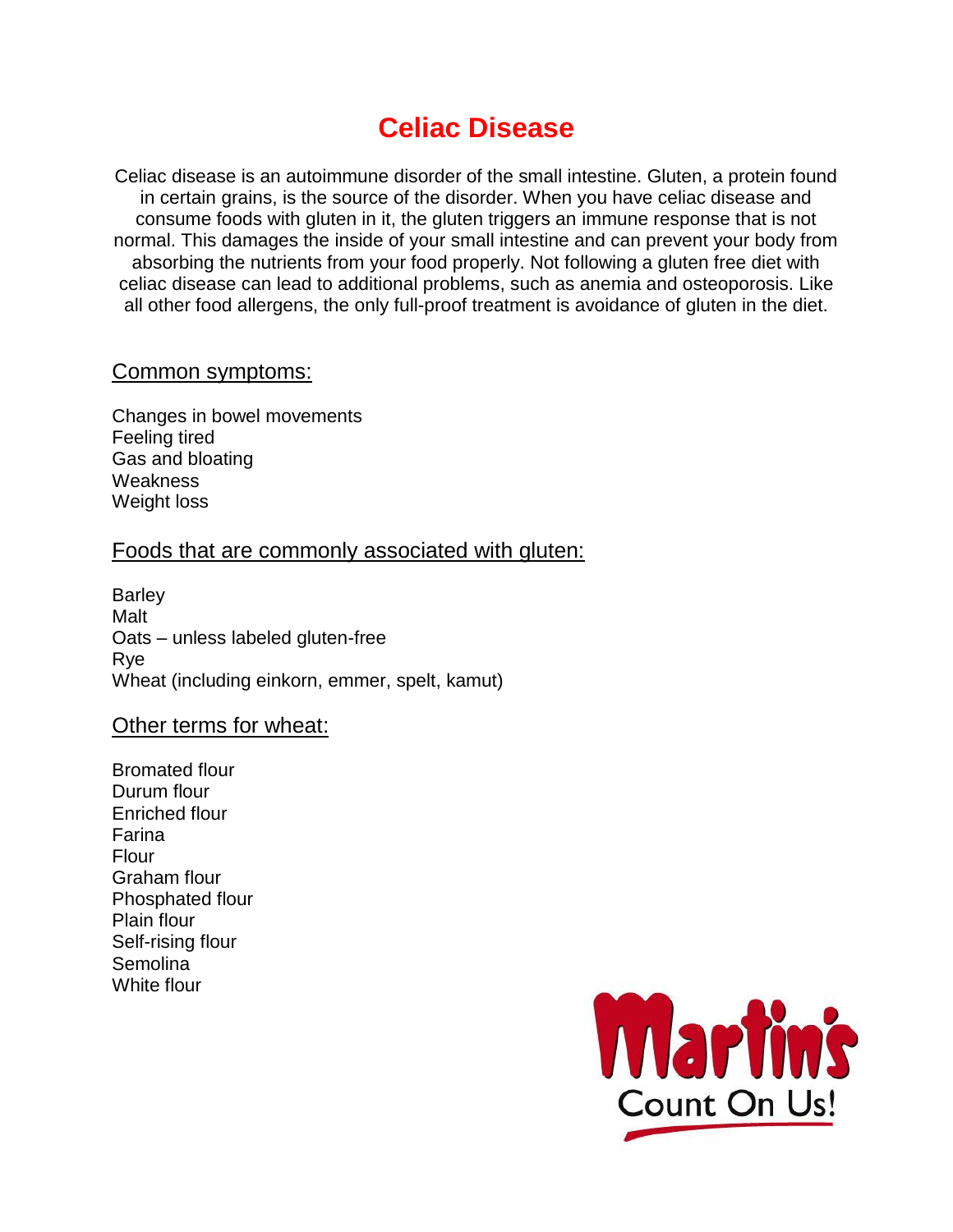## Foods made from barley:

Beer, ale, porter, stout, and other fermented beverages Malt Malt flavoring Malt syrup or malt extract Malt vinegar (cider, wine and distilled vinegar are gluten free) Malted beverages Malted milk

# Extra care must be taken when consuming the following foods. Be sure to read labels carefully.

Bouillon cubes Bread products Breakfast cereals Brown rice syrup Cakes **Candy Cookies** Dairy substitutes Deli meats (lunch meats and hot dogs) Flours French fries Gravy Imitation fish Licorice Matzo Pasta Rice mixes Salad dressings Sauces Seasoned tortilla chips or potato chips Seasoning/spice blends Soups Soy sauce Vegetables in sauce

#### Naturally gluten-free foods:

Eggs Fish **Fruits** Meat Vegetables

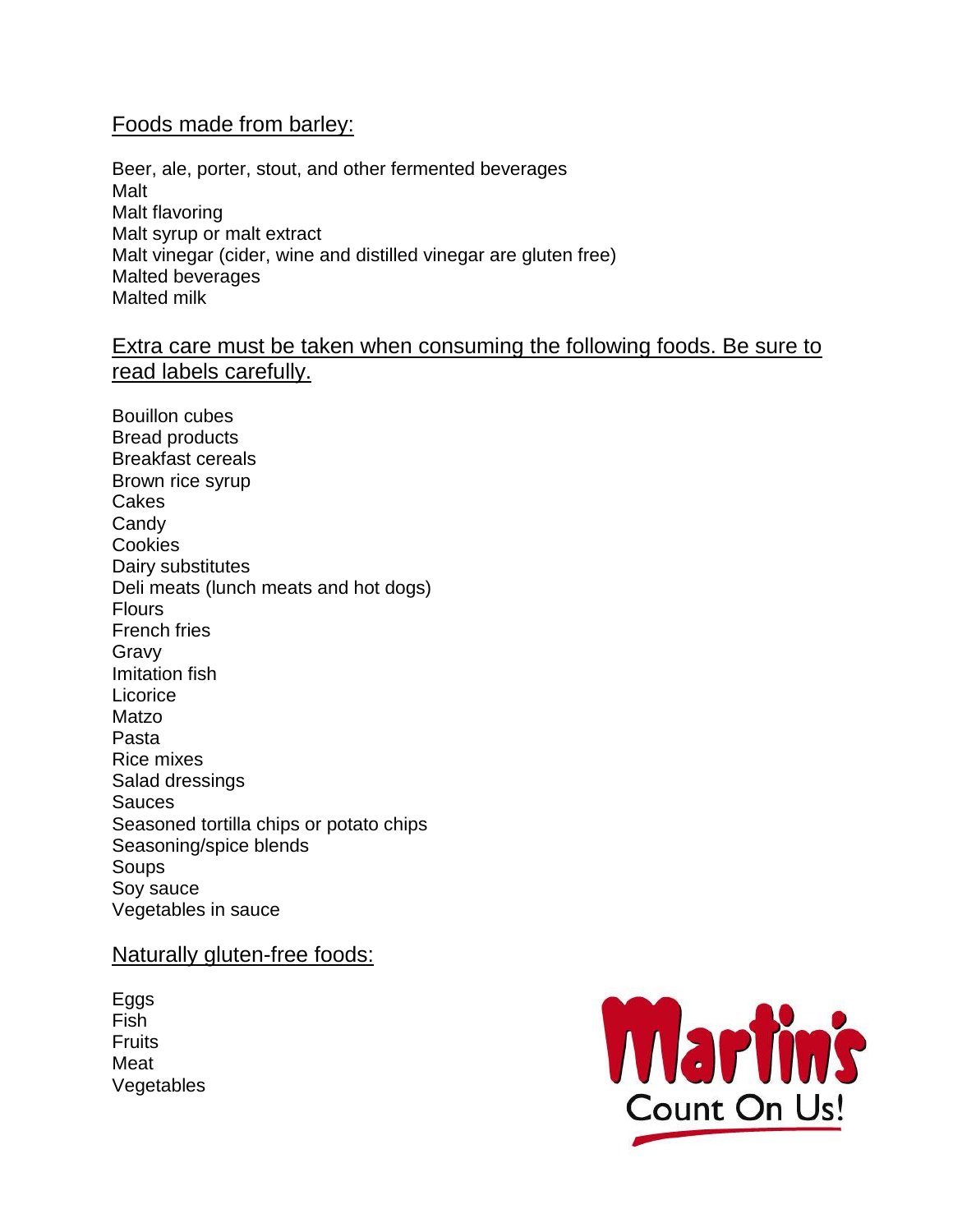# Naturally gluten-free grains to enjoy:

Amaranth Arrowroot **Buckwheat** Chia Corn Flax Legumes (dry beans, peas, lentils) Millet Nuts Potatoes Quinoa Rice Sorghum Soy Tapioca Teff Wild Rice

## Gluten-free flour alternatives:

\*Alternatives to wheat flour – substitution ratio to 1 cup wheat flour

Corn flour: 1 cup White Rice flour: 7/8 cup Potato flour: 5/8 cup Almond flour: ½ cup Sorghum flour: 1 cup Tapioca Flour: 1 cup

## Phrases to watch out for on labels:

"Modified food starch" "Hydrolyzed vegetable protein" "Wheat free" – may still contain gluten sources